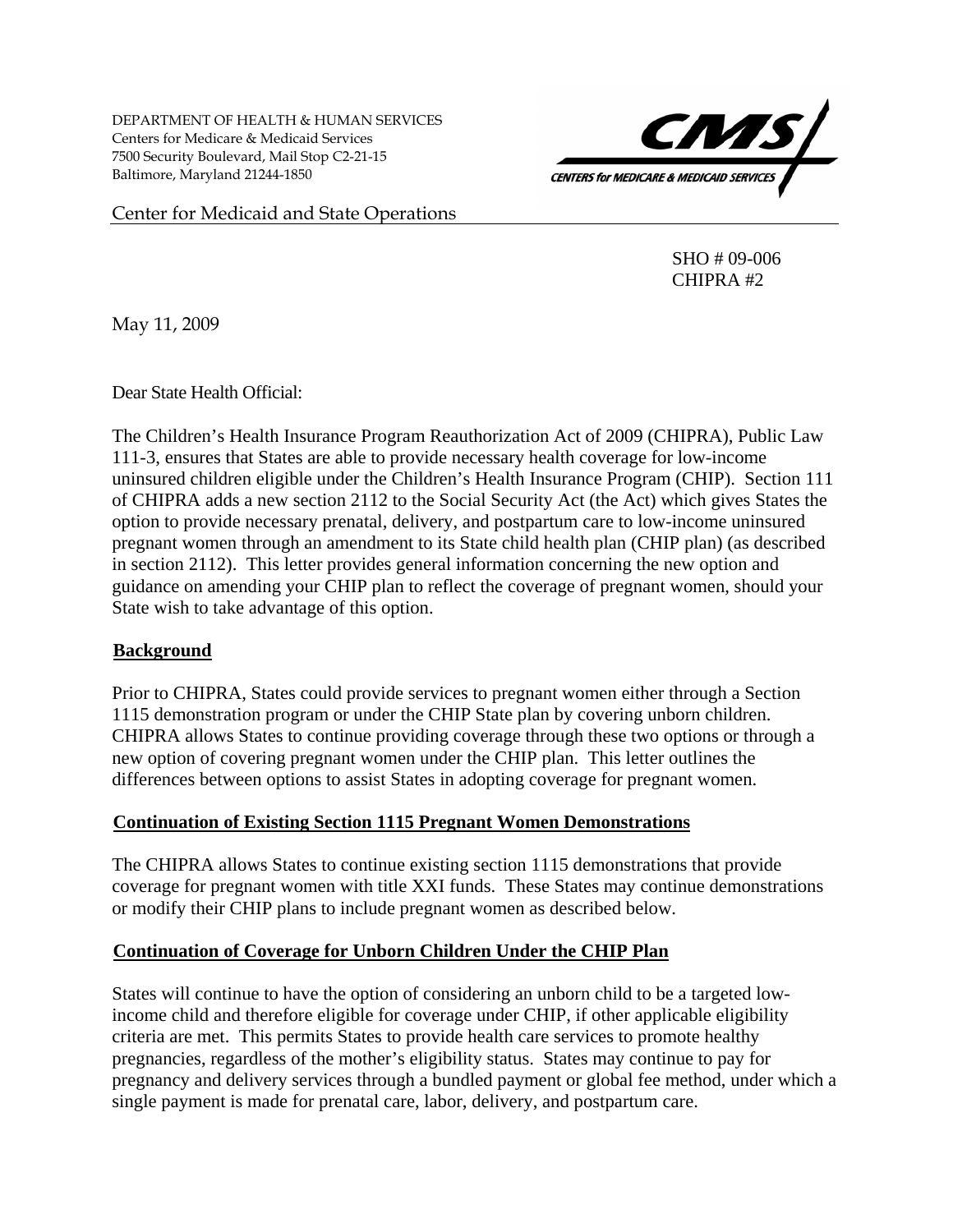# <sup>U</sup>**New Option to Cover Targeted Low-Income Pregnant Women Under the CHIP Plan**

The CHIPRA also allows States the option of providing health care coverage for uninsured, lowincome pregnant women under the CHIP plan. Under this option, the pregnant woman is eligible for coverage, rather than the unborn child.

States that choose to cover pregnant women under the CHIP plan are eligible to receive enhanced Federal Medical Assistance Payments (FMAP) for such expenditures and have the option of providing presumptive eligibility to pregnant women.

As established in CHIPRA (Section 111), in order to cover pregnant women through the State plan option under CHIP, States must meet the following criteria:

- States may only provide coverage under the CHIP plan for pregnant women who were not eligible under the Medicaid State plan as of July 1, 2008;
- States must cover pregnant women under Medicaid up to the minimum income level of 185 percent of the Federal poverty level (FPL). Any State that currently does not provide Medicaid coverage for pregnant women up to this income level, can only claim regular FMAP for pregnant women covered under a Medicaid expansion whose family income is at or below 185 percent of the FPL;
- States may not establish a higher income eligibility level for pregnant women than the State's eligibility level for targeted low-income children;
- States must cover children under 19 years of age under Medicaid or CHIP, up to a minimum income level of 200 percent of the FPL;
- States must not apply an effective income level for pregnant women under CHIP that is lower than the Medicaid effective income level and cannot cover higher income pregnant women without covering lower income pregnant women;
- States must not apply any preexisting condition exclusion or waiting period for CHIP coverage of pregnant women;
- States must not impose any cap or limitation on the enrollment of targeted low-income children, and must not have any waiting list or any procedures designed to delay applications for enrollment; and
- States may not require enrollee cost sharing for preventive or pregnancy-related services.

# <sup>U</sup>**Benefits**

States have the flexibility to offer coverage that meets the requirements of section 2103 of the CHIP statute under the new CHIP option for pregnant women, including in most cases, benefits during a 60-day postpartum period.

# **Coverage of Both the Unborn Child and Pregnant Women**

States may opt to cover both the unborn child and pregnant women under the CHIP plan. If States elect both options, we want to emphasize that States will need to uniquely identify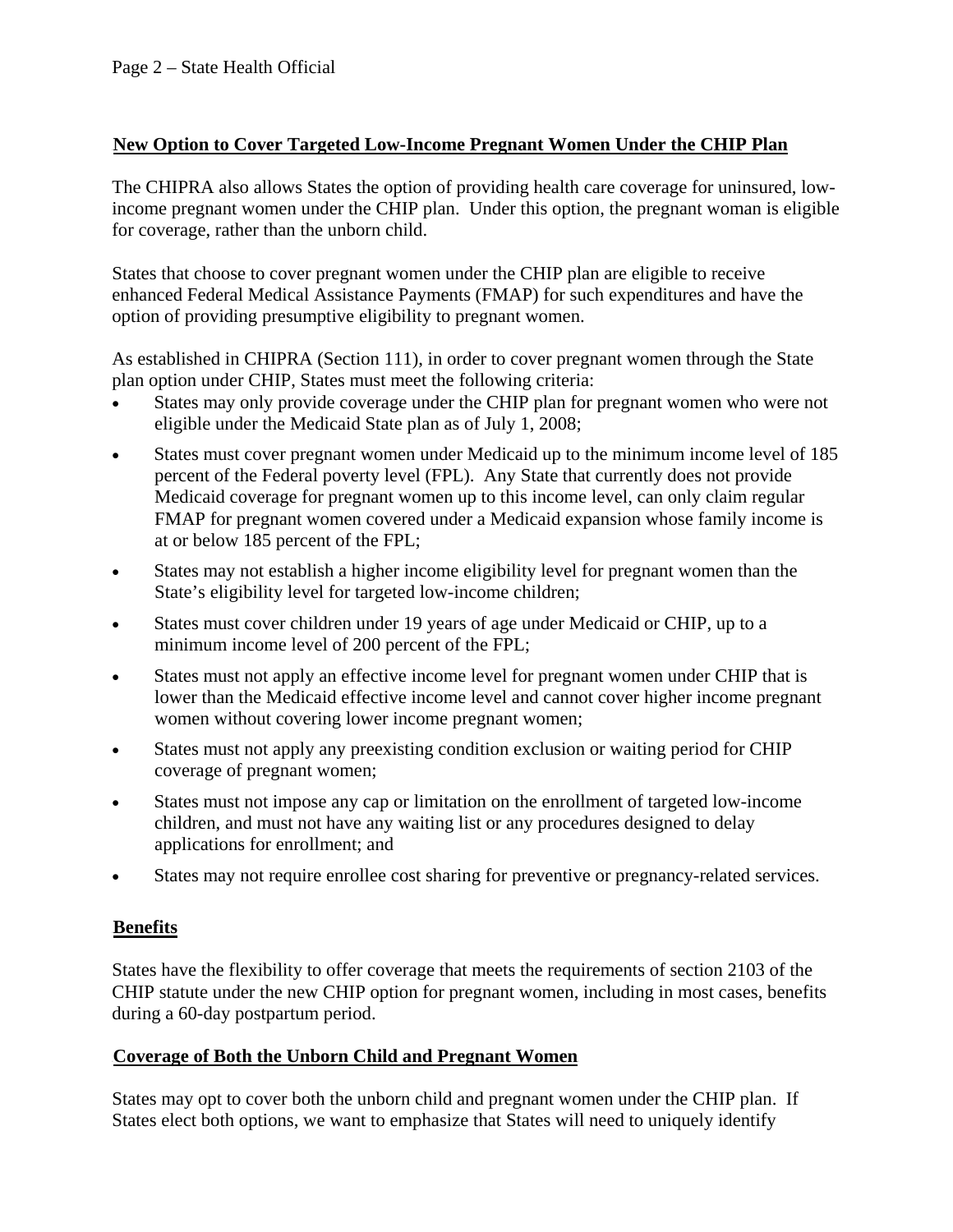enrollees so that there is no duplication of payment for services. Eligibility under either category is subject to screening for Medicaid eligibility, and payment is not available under CHIP for services that would be covered under Medicaid.

# <sup>U</sup>**Submitting a CHIP Plan Amendment**

States wishing to adopt any of the options described above and be eligible for funds under title XXI, must submit a CHIP plan amendment, which must be approved by the Secretary. States adopting such an expansion will be able to amend their CHIP plan by submitting the enclosed addendum to the CHIP plan and budget form. The addendum sections correspond to the relevant sections in your current State Child Health Plan Template.

States that have implemented CHIP through a Medicaid expansion program, but wish to extend coverage to unborn children and/or pregnant women under a separate child health program, may do so by submitting the same CHIP plan amendment above. Such States would then continue to cover children from birth through age 18 under Medicaid expansion programs, and would operate separate CHIP programs only for pregnant women and/or unborn children.

To incorporate either of these provisions into the CHIP plan, the State, through the appropriate State official, should submit these pages electronically to both the Centers for Medicare & Medicaid Services (CMS) Central and Regional Offices. Once approved, these pages will be added to the current State Child Health Plan as an addendum describing coverage for pregnant women. Before submitting such an amendment, please review the current approved CHIP plan to determine if it is necessary to amend additional sections simultaneously (e.g., if a new benefit package is being adopted, if cost sharing is being modified just for this eligibility group, if different service delivery type is being used, if different enrollee protections apply, or if the State has not previously implemented a separate child health program). Note that if a State does not choose to use the same benefit type and package of services for pregnant women or unborn children, the State needs to submit a revised section 6 of the State plan with its amendment. Questions or assistance may be provided by your Central Office or Regional Office project officer.

In addition to offering the option of covering targeted low-income pregnant women under the CHIP plan, CHIPRA requires that children born to a woman receiving pregnancy-related assistance shall be deemed on the date of the child's birth to have applied for coverage under CHIP or Medicaid, and shall be found eligible for the appropriate program, and until the child reaches age one (as described in section 2112(e) of the Act). During this deemed eligibility period, the new law stipulates that the child health or medical assistance eligibility identification number of the mother shall also serve as the identification of the child. Additionally, during this period, all claims shall be submitted and paid for the child under the mother's identification number (unless the State issues a separate identification number for the child before the child reaches age one).

Draft State plan template pages to implement these options are enclosed. CMS is in the process of obtaining the required Office of Management and Budget (OMB) clearance under the Paperwork Reduction Act for the State plan amendment (SPA) templates. Given that States may need considerable time to complete these templates, CMS is sharing in draft the SPA template at